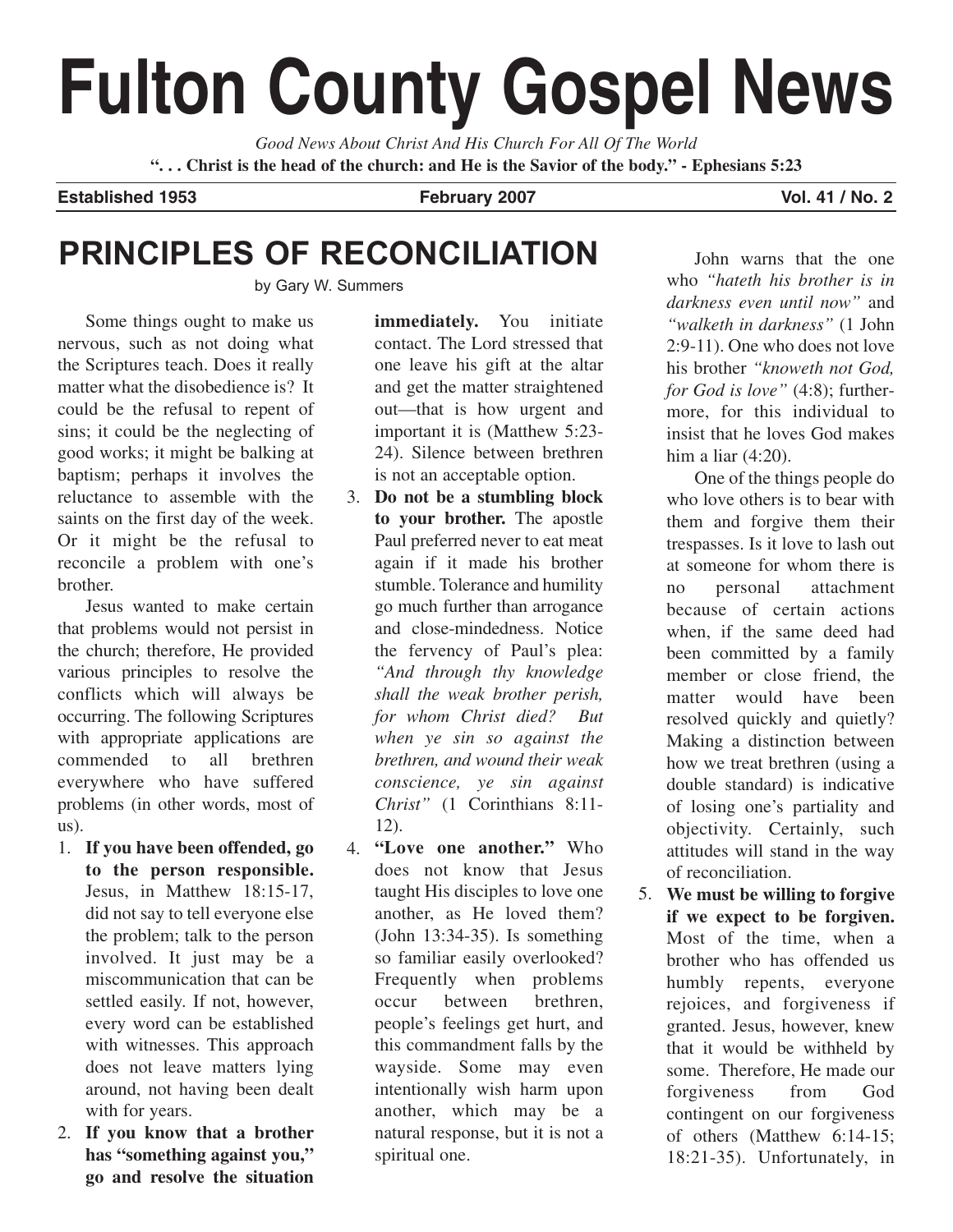#### **FULTON COUNTY GOSPEL NEWS** USPS Publication #211780

. . . is a Periodical publication issued monthly by the Church of Christ at Third and Bethel (P.O. Box 251), Mammoth Spring, AR 72554-0251. **POSTMASTER: Please mail all changes of address to the above address.**

**FCGN** is mailed free of charge to any who care to receive it. We will be happy to add any names to the regular mailing list. If you send in a name we must have a complete address, including number and street name, or R.R. or HCR number, plus box number, or a P.O. Box number and the **NINE DIGIT ZIP CODE**. This paper is supported by voluntary contributions for which we are grateful. Financial information will be furnished upon request. **Mail all address corrections or manuscripts to:**

#### **FULTON COUNTY GOSPEL NEWS** P.O. Box 251

Mammoth Spring, AR 72554

#### *continued from page 1*

our day and time, it is uncommon for people to own up to their wrongs. Some immediately become defensive and rationalize or refuse to talk at all. Sins against brethren, however, need to be repented of like any other sin. It is neither right nor pleasing to God to say, "I'll just let that go."

**Problems cannot be** 6. **rationalized away.** Paul did not say of Peter's wrong behavior in Galatians 2: "Oh, he's just having a bad day." He had to be confronted concerning it. Sinful behavior cannot be overlooked amongst friends or even fellow apostles. On another occasion Peter had to rebuke Simon the Sorcerer for his desire to have power not granted unto him. Whatever he may have done afterward, at least he deserves credit for his response in Acts 8:24: *"Pray ye to the Lord for me, that none of these things which ye have spoken come upon me."* Simon did not seek to justify or defend his actions. He did not blame someone else. On those occasions when we have said or done the wrong thing, we should admit it.

**Problems can only be settled** 7. **on the basis of truth.** No one can be forgiven on the basis that he is another brother's friend or relative, has other fine attributes, possesses tremendous influence, or has a great deal of money. Problems resolved in those ways compromise the truth, which all gospel preachers are committed to defending. Only by continuing in the Word can we know and practice the truth (John 8:31-32). Unfortunately, many personal conflicts can be reduced to "he said . . . he said" situations. In the midst of conflicts, some begin to judge motives, which only compounds the problem. As much debris as possible should be cleared away to concentrate on the main offense.

We ought to be impressed with these and other principles of conflict resolution that our Lord placed within the Scriptures. How can we speak of unity and peace when unresolved situations continually confront us? All of us ought to be concerned about being peacemakers.

> 5410 Lake Howell Road Winter Park, FL 32792-1097

### **HOW TO RECEIVE THE PRIZE**

#### by Lee Moses

Christians labor in the kingdom, living the Christian life, that God might be glorified and that souls of others might be saved. However, there is also an inestimable prize that they all desire to obtain for themselves the prize of eternal life in heaven. Not that it is a prize that they desire to hoard to themselves; it is not a prize with a limited number of recipients. While *"they which run in a race run all, but one receiveth the prize"* (1 Corinthians 9:24), in the Father's house are *"many mansions"* (John 14:2). But even with a potentially limitless number of recipients of the heavenly prize, very few will receive it. When Jesus was asked, *"Lord, are there few that be saved?",* He replied, *"Strive to enter in at the strait gate: for many, I say unto you, will seek to enter in, and shall not be able"* (Luke 13:23-24). Even the faithful apostle Paul knew that he could become *"a castaway"* (*"disqualified,"* New King James Version) from receiving the heavenly prize (1 Corinthians 9:27).

But by no means did Paul resign himself to disqualification—he doggedly and determinedly pushed forward that he might receive his prize. And he strove for his prize according to a plan:

*Brethren, I count not myself to have apprehended: but this one thing I do, forgetting those things which are behind, and reaching forth unto those things which are before, I press toward the*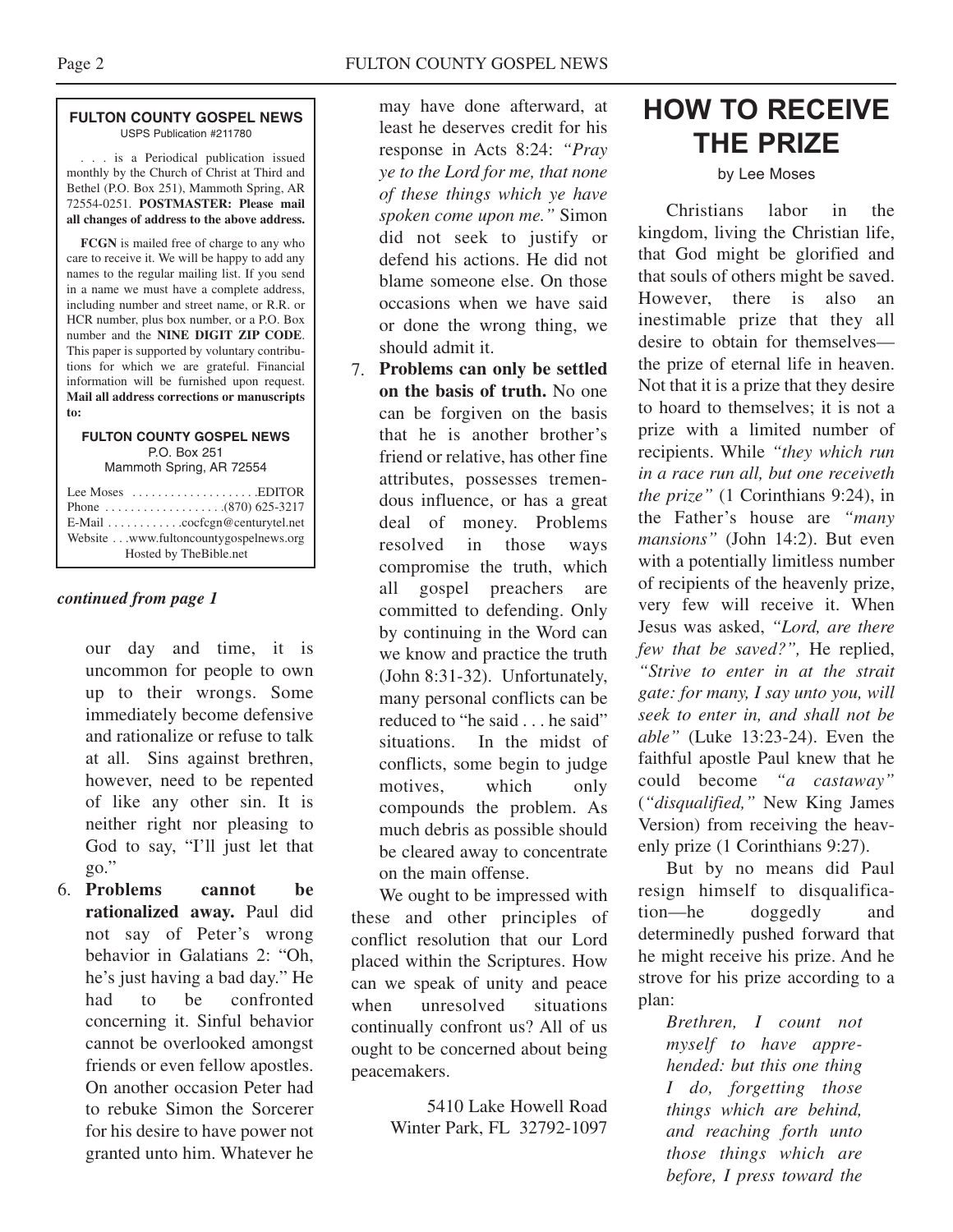*mark for the prize of the high calling of God in Christ Jesus* (Philippians 3:13-14).

#### **FORGET**

The ability to forget could be considered a truly Christian virtue. No, not the ability to forget where you parked your car, or to forget a person's name thirty seconds after you meet. But the ability to put out of the mind useless distractions that could easily become focal points can keep our major task from becoming unnecessarily difficult.

Before he obeyed the Gospel, Paul was the envy of the Jews. He was of high birth, the best training, exceptional ability, directed ambition; and because of this he was able to say, *"[I] profited in the Jews' religion above many my equals in mine own nation"* (Galatians 1:14; compare with Phil. 3:4-6). But once Paul became a follower of Jesus Christ, his previous achievements and goals could no longer dominate his desires. And they did not: *"But what things were gain to me, those I counted loss for Christ. Yea doubtless, and I count all things but loss for the excellency of the knowledge of Christ Jesus my Lord: for whom I have suffered the loss of all things, and do count them but dung, that I may win Christ"* (Phil. 3:7-8). But Paul goes beyond saying those things were "loss"; he goes beyond saying those things were "dung" he says they were **forgotten** (verse 13).

There are things that we all need to put behind us; there are things that we need to "forget" when we become Christians. Like Paul, we may need to put our past accomplishments behind us. Especially is this so if our "accomplishments" were actually contrary to the cause of Christ (compare with Acts 26:9-11). In addition to past accomplishments, we need to forget past failures. Sometimes people get it in their heads that they are doomed to failure. Of course, if that remains their attitude, they **are** doomed to failure.

We need to forget the past pleasures of sin. When one repents, he turns his back on all those ways that are repugnant to God, though that person may once have derived pleasure from them. *"For the time past of our life may suffice us to have wrought the will of the Gentiles, when we walked in lasciviousness, lusts, excess of wine, revellings, banquetings* (*"drinking parties,"* NKJV)*, and abominable idolatries"* (1 Peter 4:3). We need to forget the times others have wronged us and have refused to repent. True, there can be no real forgiveness without repentance (Luke 17:3-4); but for one to go on harboring grudges hurts oneself far greater than the transgressor.

#### **FOCUS**

Once one has put aside any unnecessary mental, emotional, and spiritual baggage, he is now ready to apply himself to the task at hand. When running a race, an athlete cannot be distracted by the spectators, other runners, or by his own anxiety. Every inch of his body and every thought of his mind are given to his goal. Likewise, Paul single-mindedly strove for his goal, *"reaching forth unto those things which are before."* He spoke of himself as doing just *"one thing"* (Phil. 3:13).

If we desire to receive our heavenly prize, we must also single-mindedly strive for the goal. The Hebrews writer exhorts, *". . . let us lay aside every weight, and the sin which doth so easily beset us, and let us run with patience the race that is set before us,*

*looking unto Jesus the author and finisher of our faith; who for the joy that was set before him endured the cross, despising the shame, and is set down at the right hand of the throne of God"* (Heb. 12:1-2). To run the Christian race, any sins that arise must be addressed as quickly as possible, before they grow into greater problems. Paul knew that self-discipline was crucial to his receiving the prize (1 Cor. 9:25- 27).

Also, the common encumbrances of life must be set aside as much as possible. While focusing on the minutiae of life, one can find the direction of his life completely altered from its heavenly course. There can be so many cares that fill our lives that we no longer have any place for the main thing. Jesus said, *"Seek ye first the kingdom of God and his righteousness"* (Matthew 6:33, emphasis LM). We must keep the main thing the main thing.

#### **FINISH**

The calling of God is a **high**, or "**upward**" (NKJV), calling. Some believe in a "plateau religion." The Judaizing teachers Paul opposed taught, "Climb up to this point, and you are safe. Be circumcised, keep this list of commandments, and Heaven is yours."1 Some today convince themselves, "I have done enough; Heaven is my sure reward." Such people might want to ask themselves, "Have I done more for the Lord than the apostle